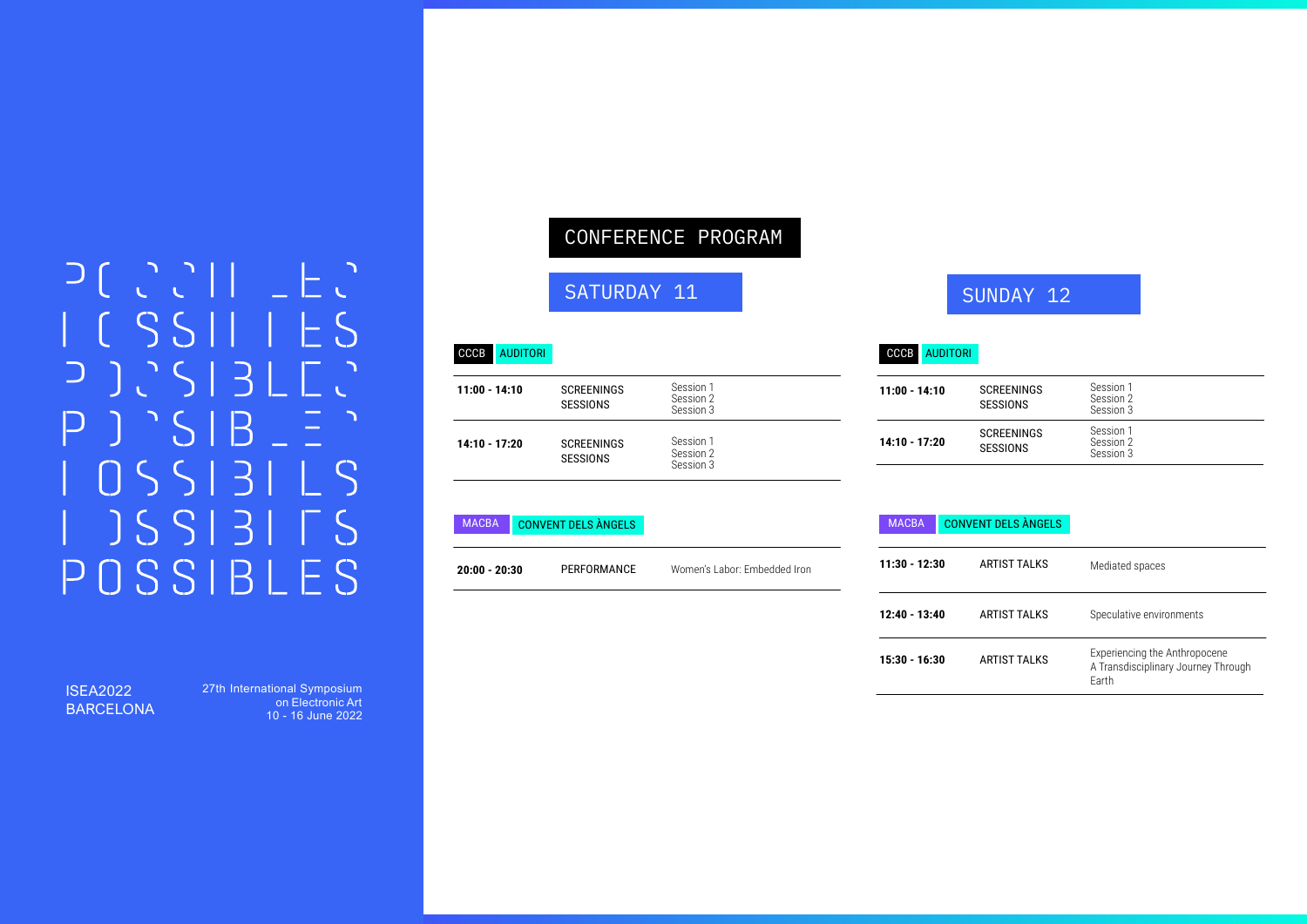# MONDAY 13

| <b>KEYNOTE</b>     | Joan Fontcuberta<br>The age of monsters                                                                    |
|--------------------|------------------------------------------------------------------------------------------------------------|
| PANEL              | Possibilities of the virtual in digital space;<br>Rethinking bodies, cognition, and values<br>in Metaverse |
| PANEL              | Islands of the Day Before: Artistic<br>Exploration in Post-Anthropocenic Food<br>Ecologies                 |
| <b>ROUND TABLE</b> | The Future of ISEA                                                                                         |
| <b>KEYNOTE</b>     | <b>Christl Baur</b><br>GiriGiri - On the Edge of Possibilities                                             |
|                    |                                                                                                            |

#### CCCB PATI DE LES DONES

**11:00 - 11:30** COFFEE BREAK

| CCCB<br><b>AUDITORI</b> |                                       |                                   |
|-------------------------|---------------------------------------|-----------------------------------|
| 11:30 - 12:30           | INSTITUTIONAL<br>PRESENTATIONS        | Medialabs, research and practices |
| 12:40 - 13:40           | INSTITUTIONAL<br><b>PRESENTATIONS</b> | Ecological citizenship            |
| 15:00 - 16:00           | INSTITUTIONAL<br><b>PRESENTATIONS</b> | Possibles Landscapes              |
| $16:10 - 17:10$         | INSTITUTIONAL<br>PRESENTATIONS        | Futures and speculation           |
| $20:10 - 20:50$         | PERFORMANCE                           | Liveware                          |

### CCCB AULA 1

| Joan Fontcuberta<br>The age of monsters                                                                    | $11:30 - 12:30$ | <b>FULL PAPERS</b><br><b>SESSION</b> | Humans & NonHumans<br>Nonhuman Creativity, and Agency        | $10:00 - 11:00$ | <b>STREAMING</b><br>OF KEYNOTI      |
|------------------------------------------------------------------------------------------------------------|-----------------|--------------------------------------|--------------------------------------------------------------|-----------------|-------------------------------------|
| Possibilities of the virtual in digital space;<br>Rethinking bodies, cognition, and values<br>in Metaverse | $12:40 - 13:40$ | <b>FULL PAPERS</b><br>SESSION        | Humans & NonHumans<br>Sonic and audiovisual interfaces       | $11:30 - 12:30$ | <b>FULL PAPER</b><br><b>SESSION</b> |
| Islands of the Day Before: Artistic<br>Exploration in Post-Anthropocenic Food<br>Ecologies                 | $15:00 - 16:00$ | <b>FULL PAPERS</b><br><b>SESSION</b> | Humans & NonHumans<br>Rituals, Consciousness, and Technology | $12:40 - 13:40$ | <b>FULL PAPER</b><br><b>SESSION</b> |
|                                                                                                            | $16:10 - 17:10$ | <b>FULL PAPERS</b><br><b>SESSION</b> | Humans & NonHumans<br>Complexity Research and Practice       | $16:10 - 17:10$ | <b>FULL PAPER</b><br><b>SESSION</b> |
| The Future of ISEA                                                                                         | $17:20 - 18:20$ | <b>SHORT PAPERS</b>                  | Humans & NonHumans                                           | $17:20 - 18:20$ | <b>SHORT PAPE</b>                   |
| Christl Baur<br>GiriGiri – On the Edge of Possibilities                                                    |                 | <b>SESSION</b>                       | Dataviz, body and cognition                                  |                 | <b>SESSION</b>                      |

#### CCCB AULA 2

| $11:30 - 12:30$ | <b>FULL PAPERS</b><br>SESSION  | Nature & Worlds<br>Ecologies and biotechnical<br>relationships |
|-----------------|--------------------------------|----------------------------------------------------------------|
| 12:40 - 13:40   | <b>FULL PAPERS</b><br>SESSION  | Nature & Worlds<br>Possible listenings and recordings          |
| 15:00 - 16:00   | <b>FULL PAPERS</b><br>SESSION  | Nature & Worlds<br>Immersive environments                      |
| $16:10 - 17:10$ | <b>FULL PAPERS</b><br>SESSION  | Nature & Worlds<br>Critical Robotics                           |
| 17:20 - 18:20   | <b>SHORT PAPERS</b><br>SESSION | Nature & Worlds<br>Visualizing enviromental data               |
|                 |                                |                                                                |

### CCCB VESTÍBUL INFERIOR TEATRE

**11:00 - 20:00 (ALL DAY)** POSTERS

#### CCCB VESTÍBUL SUPERIOR TEATRE

| $11:00 - 20:00$ (ALL DAY) | DEMOS                      |
|---------------------------|----------------------------|
| 11:00 - 12:00             | DEMOS AUTHOR PRESENTATIONS |
| 14:00 - 15:00             | DEMOS AUTHOR PRESENTATIONS |

# ISEA2022 BARCELONA

# PJSSIBLES

### CCCB SALA RAVAL

| $10:00 - 11:00$ | <b>STREAMING</b><br>OF KEYNOTE        | Joan Fontcuberta<br>The age of monsters                                                    |
|-----------------|---------------------------------------|--------------------------------------------------------------------------------------------|
| 11:30 - 12:30   | <b>FULL PAPERS</b><br>SESSION         | <b>Futures &amp; Heritages</b><br>Algorithms, machine learning and<br>audiovisual heritage |
| $12:40 - 13:40$ | <b>FULL PAPERS</b><br>SESSION         | <b>Futures &amp; Heritages</b><br>Sonic experimentations                                   |
| $16:10 - 17:10$ | <b>FULL PAPERS</b><br>SESSION         | <b>Futures &amp; Heritages</b><br>Mixed media heritage digitizing                          |
| 17:20 - 18:20   | <b>SHORT PAPERS</b><br><b>SESSION</b> | <b>Futures &amp;</b><br>New strategies for design and<br>architecture digitizing           |
| 18:30 - 19:20   | <b>STREAMING</b><br>OF KEYNOTE        | <b>Christl Baur</b><br>GiriGiri - On the Edge of Possibilities                             |

#### CCCB HALL

| 19:30 - 20:00 | PERFORMANCE | Tawa                                                                                                                |
|---------------|-------------|---------------------------------------------------------------------------------------------------------------------|
| 20:50 - 21:20 | PERFORMANCE | Collaboration as Creation - "Zone #1.<br>installation/performance for a<br>percussion player, electronics and video |

| <b>MACBA</b>    | <b>CONVENT DELS ÀNGELS</b> |                                           |
|-----------------|----------------------------|-------------------------------------------|
| $11:30 - 12:30$ | <b>ARTIST TALKS</b>        | Human and Non-Human<br>Bodies: A Dialogue |
| $12:40 - 13:40$ | ARTIST TALKS               | Time and Space: Zooming in/out            |
| $15:30 - 16:30$ | ARTIST TALKS               | AI, Art and Machines                      |

#### CERC AUDITORI

| $11:00 - 14:10$ | <b>SCREENINGS</b><br><b>SESSIONS</b> | Session 1<br>Session 2<br>Session 3 |
|-----------------|--------------------------------------|-------------------------------------|
| 14:10 - 17:20   | <b>SCREENINGS</b><br><b>SESSIONS</b> | Session 1<br>Session 2<br>Session 3 |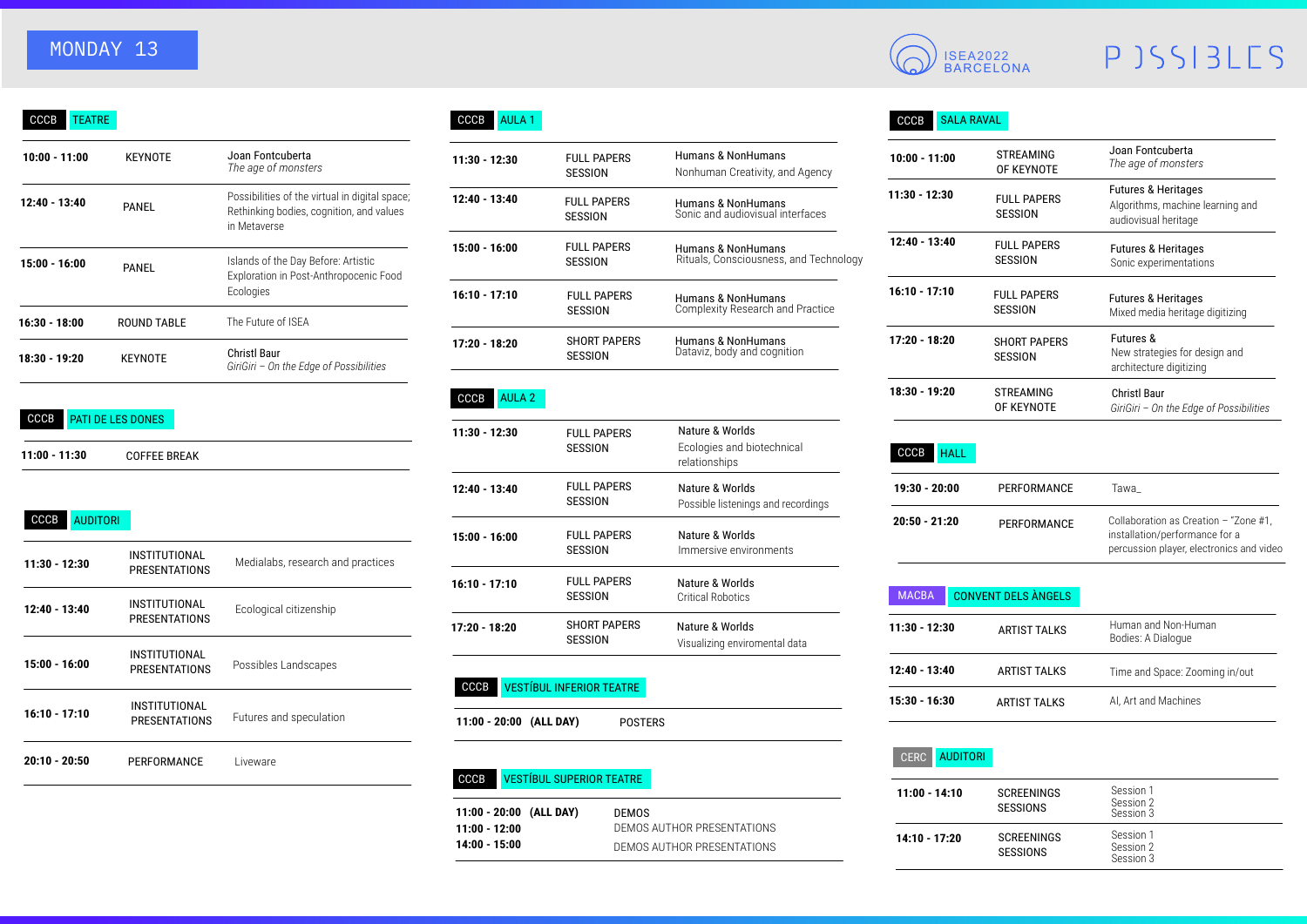# TUESDAY 14

| CCCB<br>TEATRE  |                |                                                                                                                  |
|-----------------|----------------|------------------------------------------------------------------------------------------------------------------|
| 10:00 - 11:00   | <b>KEYNOTE</b> | Olga Goriunova<br>Abstract people and model characters                                                           |
| 11:30 - 12:30   | PANEL          | Art and possible relations in nature                                                                             |
| $13:00 - 14:00$ | PANFI          | The creation of the medialab madrid<br>archive: preserving the memory of<br>transdiciplinary media art practices |
| 15:00 - 16:00   | PANEL          | Art Intelligence                                                                                                 |
| $16:30 - 17:30$ | PANEL          | Decolonizing the machine: race, gender,<br>disability, robots, computation and art                               |

#### CCCB PATI DE LES DONES

CCCB AUDITORI

| 11:00 - 11:30 | <b>COFFEE BREAK</b> |
|---------------|---------------------|
|               |                     |

| $11:30 - 12:30$ | INSTITUTIONAL<br>PRESENTATIONS | Heritages, community and citizenship  |
|-----------------|--------------------------------|---------------------------------------|
| $12:40 - 13:40$ | INSTITUTIONAL<br>PRESENTATIONS | Art schools                           |
| 15:00 - 16:00   | INSTITUTIONAL<br>PRESENTATIONS | Archives                              |
| $16:10 - 17:10$ | INSTITUTIONAL<br>PRESENTATIONS | Networks and communities              |
| 17:20 - 18:20   | INSTITUTIONAL<br>PRESENTATIONS | Machines, politics and sustainability |

| CCCB          | HAII |            |           |  |
|---------------|------|------------|-----------|--|
| 18:30 - 19:10 |      | PERFOMANCE | Fragments |  |

### CCCB AULA 1

| Olga Goriunova<br>Abstract people and model characters                                                         | $11:30 - 12:30$ | <b>FULL PAPERS</b><br><b>SESSION</b>  | Humans & NonHumans<br>Beyond Black Box Machines              | $10:00 - 11:00$ | <b>STREAMING</b><br>OF KEYNOTI      |
|----------------------------------------------------------------------------------------------------------------|-----------------|---------------------------------------|--------------------------------------------------------------|-----------------|-------------------------------------|
| Art and possible relations in nature                                                                           | 12:40 - 13:40   | <b>FULL PAPERS</b><br><b>SESSION</b>  | Humans & NonHumans<br>Mental, Hallucinatory, and Predictions | $11:30 - 12:30$ | <b>FULL PAPER</b><br>SESSION        |
| he creation of the medialab madrid<br>irchive: preserving the memory of<br>ransdiciplinary media art practices | $15:00 - 16:00$ | <b>FULL PAPERS</b><br><b>SESSION</b>  | Humans & NonHumans<br>Generative, Locative, and Environments | $12:40 - 13:40$ | <b>FULL PAPER</b><br>SESSION        |
| \rt Intelligence                                                                                               | $16:10 - 17:10$ | <b>FULL PAPERS</b><br><b>SESSION</b>  | Humans & NonHumans<br><b>Technical and Haptics Realities</b> | $15:00 - 16:00$ | <b>FULL PAPER</b><br><b>SESSION</b> |
| ecolonizing the machine: race, gender,<br>isability, robots, computation and art                               | 17:20 - 18:20   | <b>SHORT PAPERS</b><br><b>SESSION</b> | Humans & NonHumans<br>Aesthetic experience and speculation   | $16:10 - 17:20$ | <b>SHORT PAPI</b><br><b>SESSION</b> |
|                                                                                                                |                 |                                       |                                                              |                 |                                     |

#### CCCB AULA 2

| $11:30 - 12:30$ | <b>FULL PAPERS</b><br><b>SESSION</b>  | <b>Educations &amp; Societies</b><br>Electronic art en higher education                      |
|-----------------|---------------------------------------|----------------------------------------------------------------------------------------------|
| 12:40 - 13:40   | <b>FULL PAPERS</b><br><b>SESSION</b>  | <b>Educations &amp; Societies</b><br>Virtual and mixed reality in education                  |
| 15:00 - 16:20   | <b>FULL PAPERS</b><br><b>SESSION</b>  | <b>Educations &amp; Societies</b><br>Multisensory installation and<br>inmersive storytelling |
| $16:10 - 17:10$ | <b>FULL PAPERS</b><br><b>SESSION</b>  | <b>Educations &amp; Societies</b><br>Practice-based research STEAM                           |
| $17:20 - 18:20$ | <b>SHORT PAPERS</b><br><b>SESSION</b> | <b>Educations &amp; Societies</b><br>Participatory practices and<br>institutional change     |

### CCCB VESTÍBUL INFERIOR TEATRE

**11:00 - 20:00 (ALL DAY)** POSTERS

#### CCCB VESTÍBUL SUPERIOR TEATRE

DEMOS AUTHOR PRESENTATIONS **11:00 - 20:00 (ALL DAY) 13:40 - 15:00** DEMOS



# PJSSIBLES

#### CCCB SALA RAVAL

| $10:00 - 11:00$ | <b>STREAMING</b><br>OF KEYNOTE | Olga Goriunova<br>Abstract people and model characters                                      |
|-----------------|--------------------------------|---------------------------------------------------------------------------------------------|
| $11:30 - 12:30$ | <b>FULL PAPERS</b><br>SESSION  | <b>Futures &amp; Heritages</b><br>Metainterfaces, mediaspace                                |
| 12:40 - 13:40   | <b>FULL PAPERS</b><br>SESSION  | <b>Futures &amp; Heritages</b><br>New media art archives                                    |
| $15:00 - 16:00$ | <b>FULL PAPERS</b><br>SESSION  | <b>Futures &amp; Heritages</b><br>Histories and collections                                 |
| $16:10 - 17:20$ | <b>SHORT PAPERS</b><br>SESSION | <b>Futures &amp; Heritages</b><br>Digital preservation: resignifying<br>memory and oblivion |

#### MACBA CONVENT DELS ÀNGELS

**18:30 - 19:30**

| 11:30 - 12:30                    | <b>ARTIST TALKS</b>                          | Scale and the Poilitical of Other<br>Living Systems                    |
|----------------------------------|----------------------------------------------|------------------------------------------------------------------------|
| 12:40 - 13:40                    | <b>ARTIST TALKS</b>                          | Art, Interactivity and<br>Participation                                |
| 15:30 - 16:30                    | <b>ARTIST TALKS</b>                          | Sound, Data and Al                                                     |
| 17:00 - 18:00                    | PANEL                                        | The Collaborative Museum                                               |
| <b>AUDITORI</b><br><b>CERC</b>   |                                              |                                                                        |
| 11:00 - 14:10                    | <b>SCREENINGS</b><br><b>SESSIONS</b>         | Session 1<br>Session 2<br>Session 3                                    |
| $14:10 - 17:20$                  | <b>SCREENINGS</b><br><b>SESSIONS</b>         | Session 1<br>Session 2<br>Session 3                                    |
| 18:00 - 18:45                    | <b>DOCUMENTARY</b>                           | On-the-Fly                                                             |
| SALA PLATÓ<br><b>CERC</b>        | Sessions in spanish and catalan              |                                                                        |
| $11:00 - 14:00$<br>18:30 - 19:30 | <b>WORKING SESSION</b><br><b>ROUND TABLE</b> | RED ACTS Fundació Carasso<br>El valor de les residències d'artistes en |

centres de recerca: on està el win-win?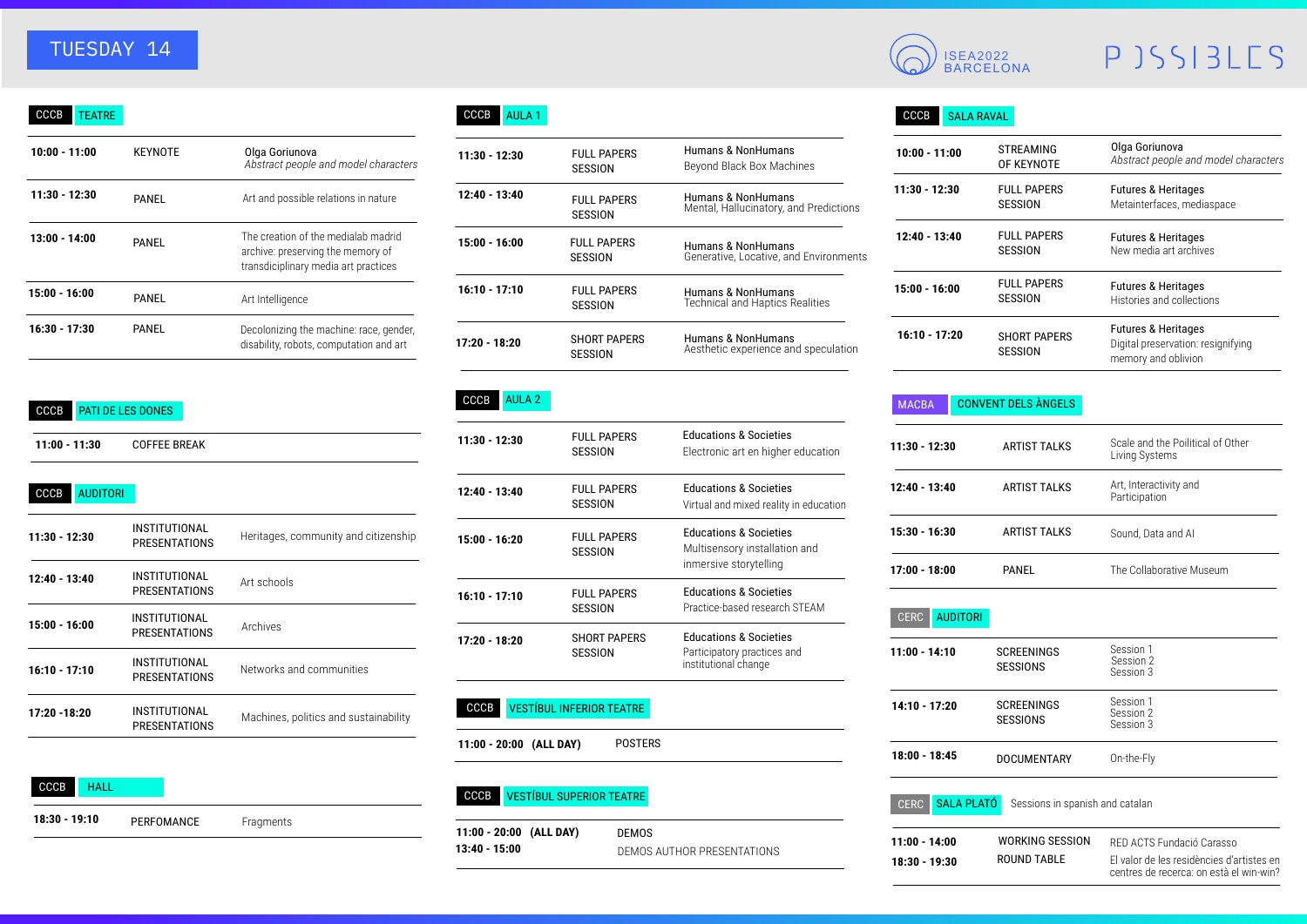# WEDNESDAY 15



# PJSSIBLES

#### CCCB TEATRE

| 10:00 - 11:00 | <b>KEYNOTE</b>           | Ricard Solé<br>Science. Art and evolution: the Game of the<br>Possible                                                    |
|---------------|--------------------------|---------------------------------------------------------------------------------------------------------------------------|
| 11:30 - 12:30 | PANEL                    | Art and technology at school. Resources<br>for a critical integration of new media art<br>practices in the school context |
| 13:00 - 13:40 | <b>CURATED</b><br>TALK   | DALL E 2, a new AI system that can create<br>realistic images and art from a description<br>in natural language           |
| 14:30 - 16:30 |                          | <b>General Assembly ISEA AGM</b>                                                                                          |
| CCCB          | <b>PATI DE LES DONES</b> |                                                                                                                           |
| 11:00 - 11:30 | <b>COFFEE BREAK</b>      |                                                                                                                           |

#### CCCB AUDITORI

| $11:30 - 12:30$ | INSTITUTIONAL<br><b>PRESENTATIONS</b> | Practice-based artistic research |
|-----------------|---------------------------------------|----------------------------------|
| $12:40 - 13:40$ | INSTITUTIONAL<br>PRESENTATIONS        | Art centers and art residencies  |
| 16:30 - 17:50   | INSTITUTIONAL<br><b>PRESENTATIONS</b> | Arts and science                 |
| 18:40 - 19:00   | PERFORMANCE                           | ICE IS WATER IS ICE IS           |
|                 |                                       |                                  |

#### CCCB AULA 1

| Ricard Solé<br>Science, Art and evolution: the Game of the<br>Possible                                                    | $11:30 - 12:30$ | <b>FULL PAPERS</b><br>SESSION        | Humans & NonHumans<br>Human Nonhuman Encounters and<br><b>Distractions</b> | $10:00 - 11:00$ | <b>STREAMING</b><br>OF KEYNOTI      |
|---------------------------------------------------------------------------------------------------------------------------|-----------------|--------------------------------------|----------------------------------------------------------------------------|-----------------|-------------------------------------|
| Art and technology at school. Resources<br>for a critical integration of new media art<br>practices in the school context | $12:40 - 13:40$ | <b>FULL PAPERS</b><br><b>SESSION</b> | Humans & NonHumans<br>Ecology of Natural and Technical<br>Systems          | $11:30 - 12:30$ | <b>SHORT PAPI</b><br>SESSION        |
| DALL E 2, a new AI system that can create<br>realistic images and art from a description<br>in natural language           | $16:30 - 17:30$ | <b>SHORT PAPERS</b><br>SESSION       | Humans & NonHumans<br>Algorithms, control and agencies                     | $12:40 - 13:40$ | <b>SHORT PAPI</b><br><b>SESSION</b> |
|                                                                                                                           |                 |                                      |                                                                            |                 |                                     |

#### CCCB AULA 2

| 11:30 - 12:30 | <b>FULL PAPERS</b><br>SESSION  | <b>Educations &amp; Societies</b><br>Vernacular creativity and reflective<br>practices   |
|---------------|--------------------------------|------------------------------------------------------------------------------------------|
| 12:40 - 13:40 | <b>SHORT PAPERS</b><br>SESSION | <b>Educations &amp; Societies</b><br>Critical research, Maker culture and art<br>studios |
| 16:30 - 17:30 | <b>SHORT PAPERS</b><br>SESSION | <b>Educations &amp; Societies</b><br>Labs, networks and 3D immersive<br>telepresence     |

#### CCCB VESTÍBUL INFERIOR TEATRE

**11:00 - 20:00 (ALL DAY)** POSTERS

#### CCCB VESTÍBUL SUPERIOR TEATRE

DEMOS AUTHOR PRESENTATIONS **11:00 - 20:00 (ALL DAY) 12:30 - 13:30** DEMOS

#### CCCB SALA RAVAL

| $10:00 - 11:00$ | <b>STREAMING</b><br>OF KEYNOTE | Ricard Solé<br>Science, Art and evolution: the Game<br>of the Possible |
|-----------------|--------------------------------|------------------------------------------------------------------------|
| 11:30 - 12:30   | <b>SHORT PAPERS</b><br>SESSION | Natures& Worlds<br>Data, performances and urban<br>environments        |
| 12:40 - 13:40   | <b>SHORT PAPERS</b><br>SESSION | Humans & NonHumans<br>Humans, machines and creativity                  |
| 16:30 - 17:30   | <b>SHORT PAPERS</b><br>SESSION | Natures& Worlds<br>Ecosystems and hibryd agencies                      |

#### CCCB HALL

| 18:00 - 18:30 | PERFOMANCE | We as Waves    |  |
|---------------|------------|----------------|--|
| 19:10 - 19:40 | PERFOMANCE | The Room Above |  |

#### CERC AUDITORI

| $11:00 - 14:10$ | <b>SCREENINGS</b><br><b>SESSIONS</b> | Session 1<br>Session 2<br>Session 3 |
|-----------------|--------------------------------------|-------------------------------------|
| $14:10 - 17:20$ | <b>SCREENINGS</b><br><b>SESSIONS</b> | Session 1<br>Session 2<br>Session 3 |